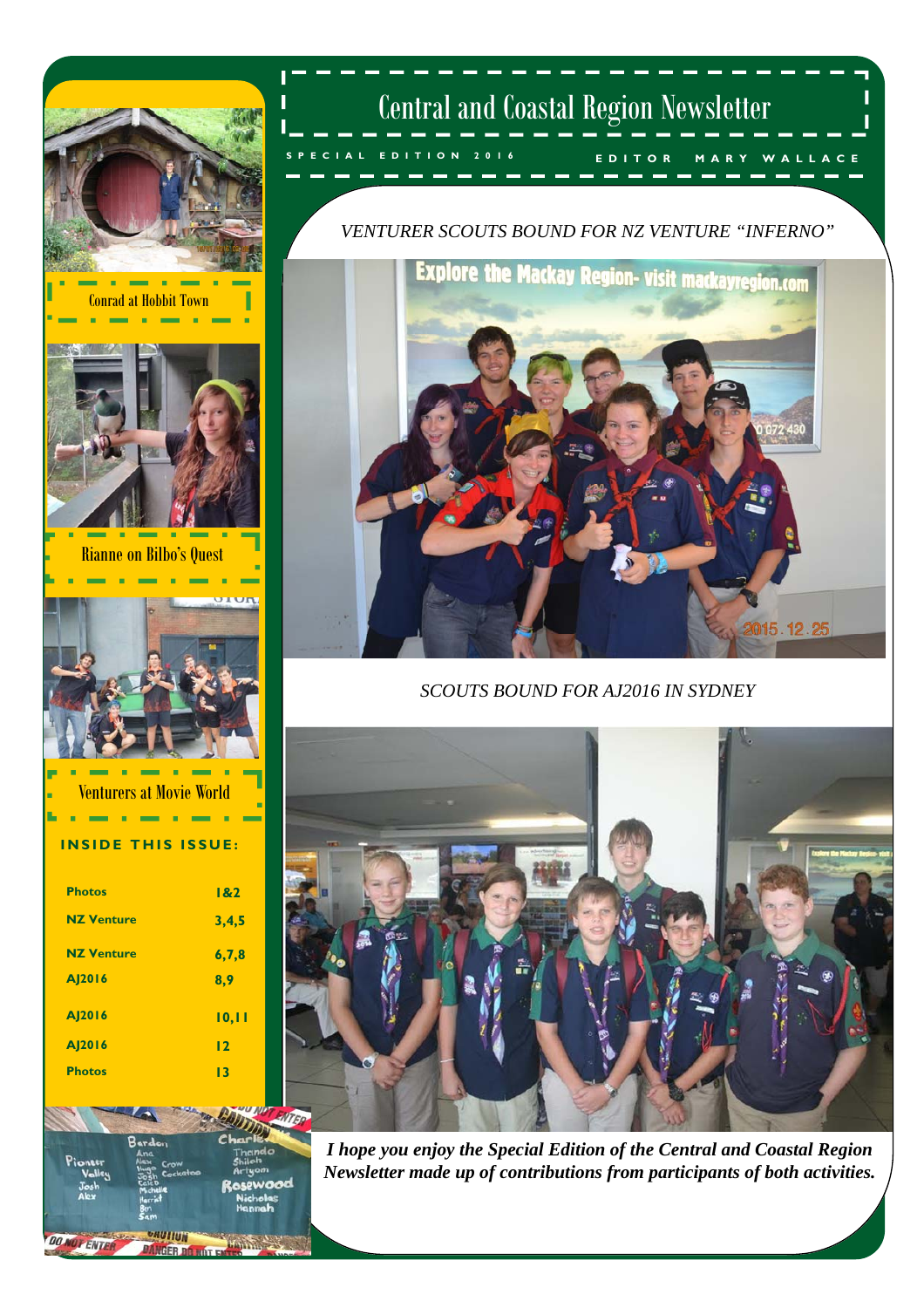#### **CENTRAL AND COASTAL REGION**



# **AJ2016 Participants Bowen Group & Banksia Group**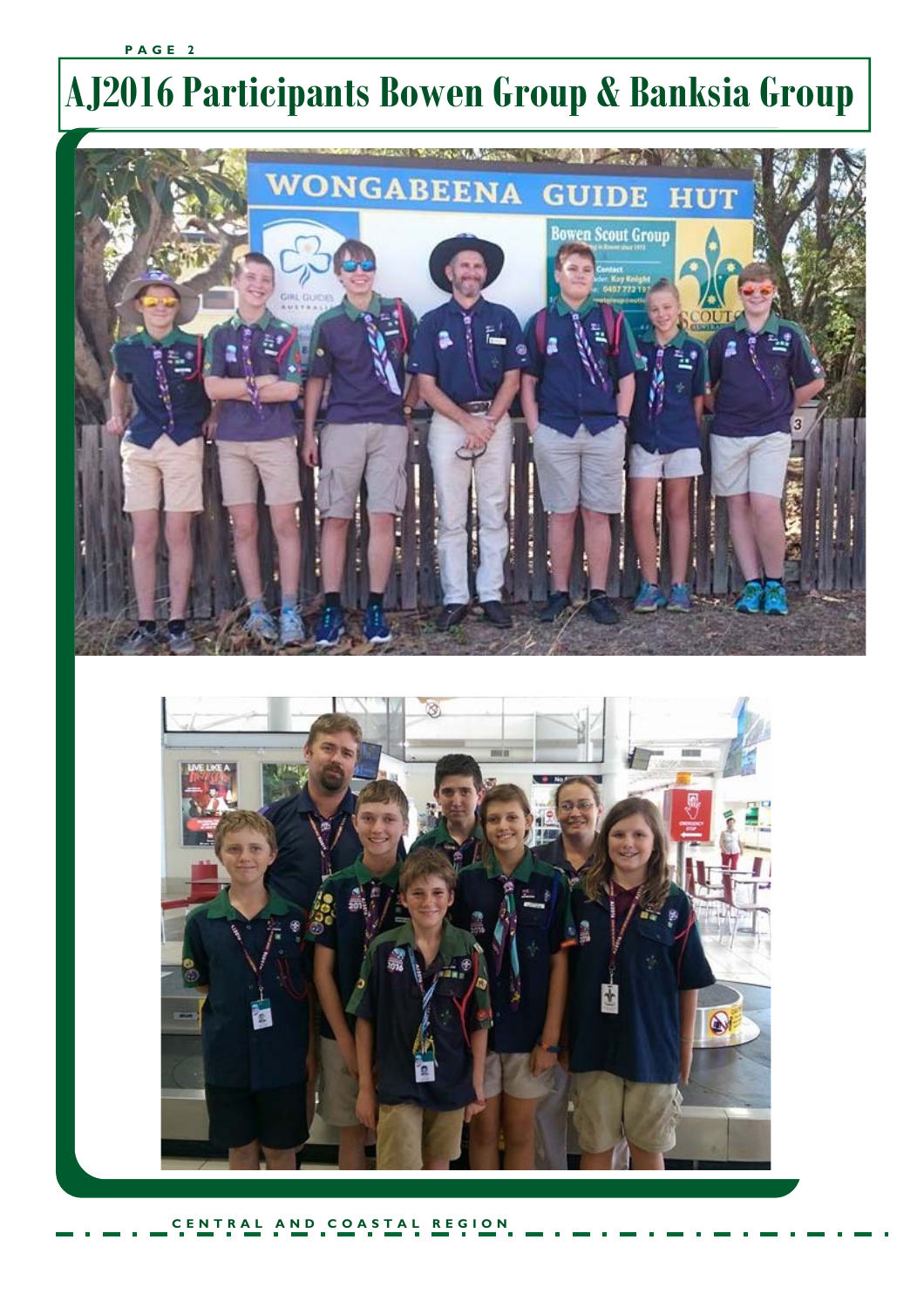### **NZ Venture—Rover Scout Alex Cinelli**

*New Zealand Venture 2016 woe where do I start… Before I left for this amazing trip all my friends tried to convince me that I was crazy because nobody in their right mind would give up a perfectly good holiday to go run a camp and look after a bunch of kids that they have not even met yet for 3 weeks even if it was in New Zealand. What they don't see however is what I get out of the experience. It is hands down the most incredibly rewarding and humbling feeling to see the youth learn, grow, experience new things, make new friends and have fun.* 

*In order to control and look after over 900 venturers (600 from Australia and 350 from New Zealand), the youth are divided into small groups (units) of about 10 venturers. Each unit was then allocated a unit leader (an adult mentor responsible for guiding, leading and looking after the youth) This was my role at the venture.* 

*The Venture consisted of 4 different phases, Pre-tour, Expedition, On and Off site Activities, and Post Tour.* 

*The pre-tour lasted 7 days with 5 days being spent in the South Island in beautiful Queenstown and the remaining 3 days in the North Island in Auckland. This phase was organised by the Australian contingent and consisted of only Australian Venturers, just as well though as there was still over 400 of us. Pre-tour was set up as a choose our own adventure and we were able to personalise our itinerary with selection from an extensive range of activities from ski diving to bushwalking and everything in between.* 

*While in Queenstown I chose to jam pack as much as I could into my program and decide on trying luging, jet boating, canyoning, Mt biking, white water rafting and bushwalking.* 

#### *Luging*

*Luging seemed to have a huge following in New Zealand so I thought it was worth a try, especially because a 5 ride pass was included in the pre-tour activity fee. It was awesome fun and much faster than I had expected, I even got air over a few of the jumps.* 

*Jet boating is something I have always wanted to try. It was first thing in the morning on our second day in Queenstown and was absolutely freezing in the wind but totally worth it. I certainly wasn't prepared to get as wet as we did though. It was a quick sprint back to my accommodation afterwards to get changed into dry clothes.* 

#### *Canyoning*

*I have done quite a bit of canyoning in Australia so I thought I had a good idea what it would be like but as soon as we got started I was blown away by how different it was. The section of the 12-mile creek canyon we traversed, was not very long but we certainly made the most of it and had a ball. We did various zip lines back and forth across the canyon before we even got the near the water, which were absolutely awesome. Once in the water we jumped, slid, abseiled, climbing and swam our way back out of the canyon. This was definitely my favourite activity on pretour.* 

#### *Mt Biking*

*Mt biking was fun at first and was beautifully scenic but got very tiring very quickly. Our guide told us that with down riding the downhill trill always makes up for the pain of the uphills but I'm not sure I agreed. Lets just say my legs hurt for 3 days afterwards.* 

#### *White water Rafting*

*White water rafting was also something I have always wanted to do. Even getting to the Shot Over River to begin our trip was an adventure. Hurtling down a crazily narrow road precariously placed on the edge of a very steep Mountain is enough to get anyone's heart pumping. The Shot Over River was so picturesque, with the water the most gorgeous of blues. It was only a short half day trip but there was still enough time to learn all the strokes and techniques in the easy grade 2 sections before we hit the big grade 3 and 4 rapids which really got the adrenalin going. Finally, to top it off we completed our trip with a paddle through an old mining tunnel which was really cool.* 

#### *Hiking Ben Lomond*

*Waking up at the crack of dawn to get started on a 10hr return hike up the Mt Ben Lomond Trail was definitely tough on my last day in Queenstown but It surely paid off. Although the weather had been amazing kind to us for the first 4 days of our trip it suddenly decided to take a turn against us. Throughout the beginning of our steep climb up* 

*Jet boating*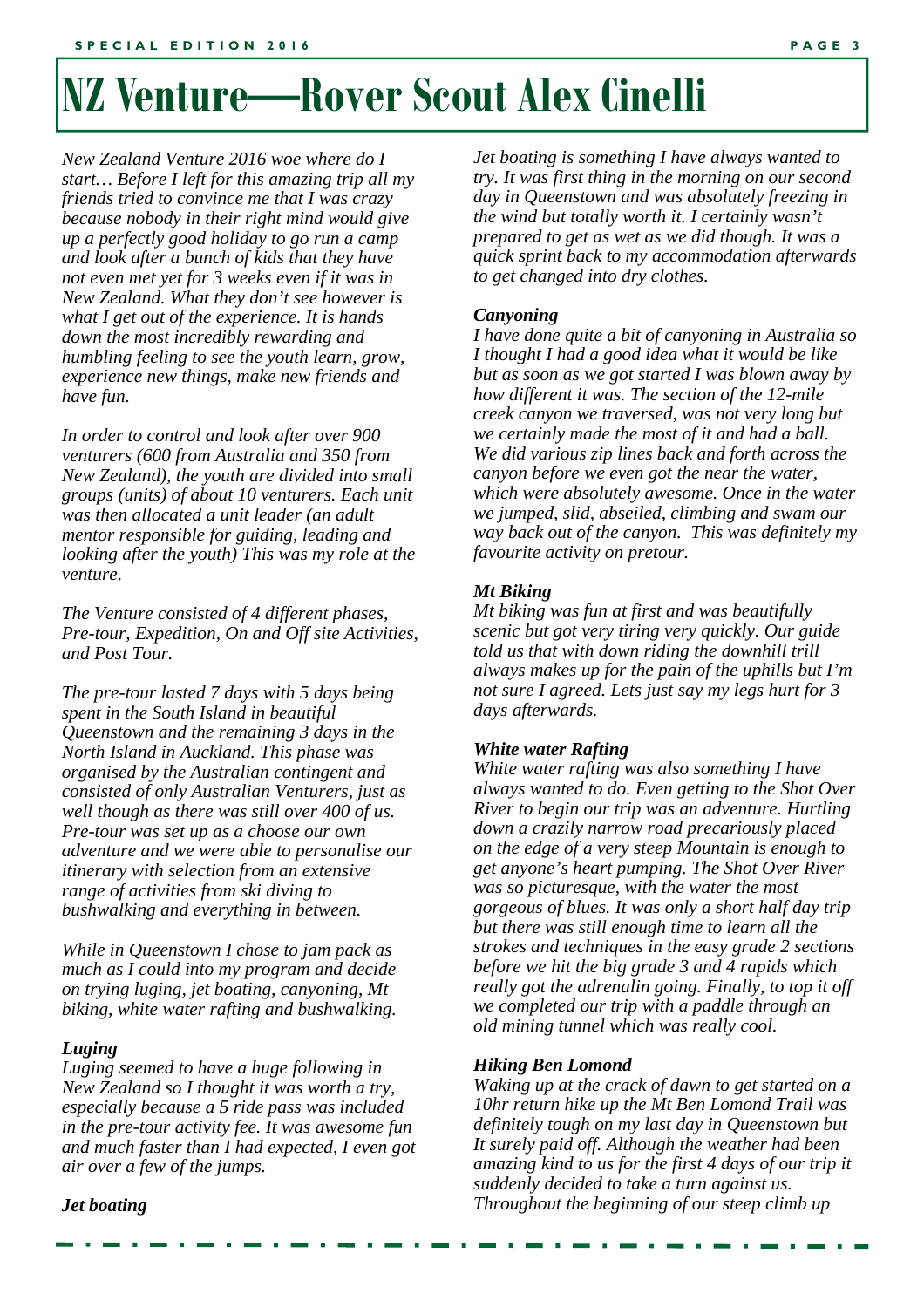### NZ Venture cont by Alex Cinelli

*the mountain thick rain clouds began to roll in and the temperature dropped dramatically. With one hour left to go to the summit we decided to not go any further as the track was quite exposed, we had all our warm gear on and were still cold and the fog was so heavy we couldn't see the track at times let alone any views. Even though we didn't make it to the top it was still a great hike and if I ever go back to the South Island I will definitely try it again.* 

*The Auckland stage of our pre-tour was a touch more laid back mainly because I was beginning to feel the pain of going out so hard in Queenstown. It was here I realised that I would have to pace myself to make it through the rest of the trip* 

*Our arrival in Auckland kicked off with New Year's Eve Celebrations. The contingent hired a DJ and turned the dining hall of our university campus accommodation into dance floor where all venturers and leaders partied hard into 2016.* 



*With most only getting to bed in the late hours of the morning we all had a rest day, where we could have a late brunch, do a much need clothes wash and explore Auckland.* 

*Unfortunately, due to extreme bad weather and torrential wind and rain our planned trip to the Coromandel coast had to be cancelled but the contingent activities team did an amazing job at organising a bunch of indoor activities to keep us occupied including indoor paint ball, A lord of the Rings Movie Marathon, Lazer Tag and Games Zone and Ice* 

#### *Skating.*

*The following day bought our Auckland visit to an end as we were all bussed to Waitomo for a quick tour of a Glow Worm Cave before continuing to Rotorua and our Accommodation at Lakes Ranch. It was here that we met up with the 300 New Zealand Scouts and the 200 Australian Scouts who did not join us on Pretour. The opening Ceremony for New Zealand Venture Inferno 2016 went off with a bang but due to some having very early departures for their expeditions the next day it was an early night for most.* 

#### *Luckily my expedition 'The*

*Underground' (caving) was one of the last ones to leave the site with us departing at 12:00pm. This meant my unit and I could sleep in and slowly pack down our campsite over the course of the morning which was a real blessing.* 

*For the following 6 Days on Caving Expedition in Waitomo I believe we spent more time underground then we did above. We went through a total of 3 caves Ruakuri, Gardners Gut and Urenui visiting Ruakuri twice.* 

*Ruakuri is a very popular tourist cave renowned for its glow worms. On our first trip through this cave we did an ordinary walk through tour, looking at the beautiful features and amazing glow worms. Our Second tour through it was totally different (it didn't feel like the same cave) as we got to explore it from its roof on a zip line tour, it was really fun. Urenui was quite a challenging cave which involved abseiling in through a small hole, lots of tight squeezes (even for me) as well as lots of tricky climbs and jumps. Last but not least Gardners Gut, this was my favourite one by far. We followed a creek pretty much all the way through the cave so it made for a very fun, wet and muddy experience. What I loved the most though was the diversity of the environment, one minute we were walking on sand through the clearest of water, the next we were up to our knees in thick mud. Our expedition Leader put together a well-balanced program and ensured we got more than we bargained for. In addition to the caving we got a chance to abseil off the edge of a walking track over a natural bridge, visit the Waitomo museum and explore the history of the region and its caves, visit the kiwi house sanctuary to*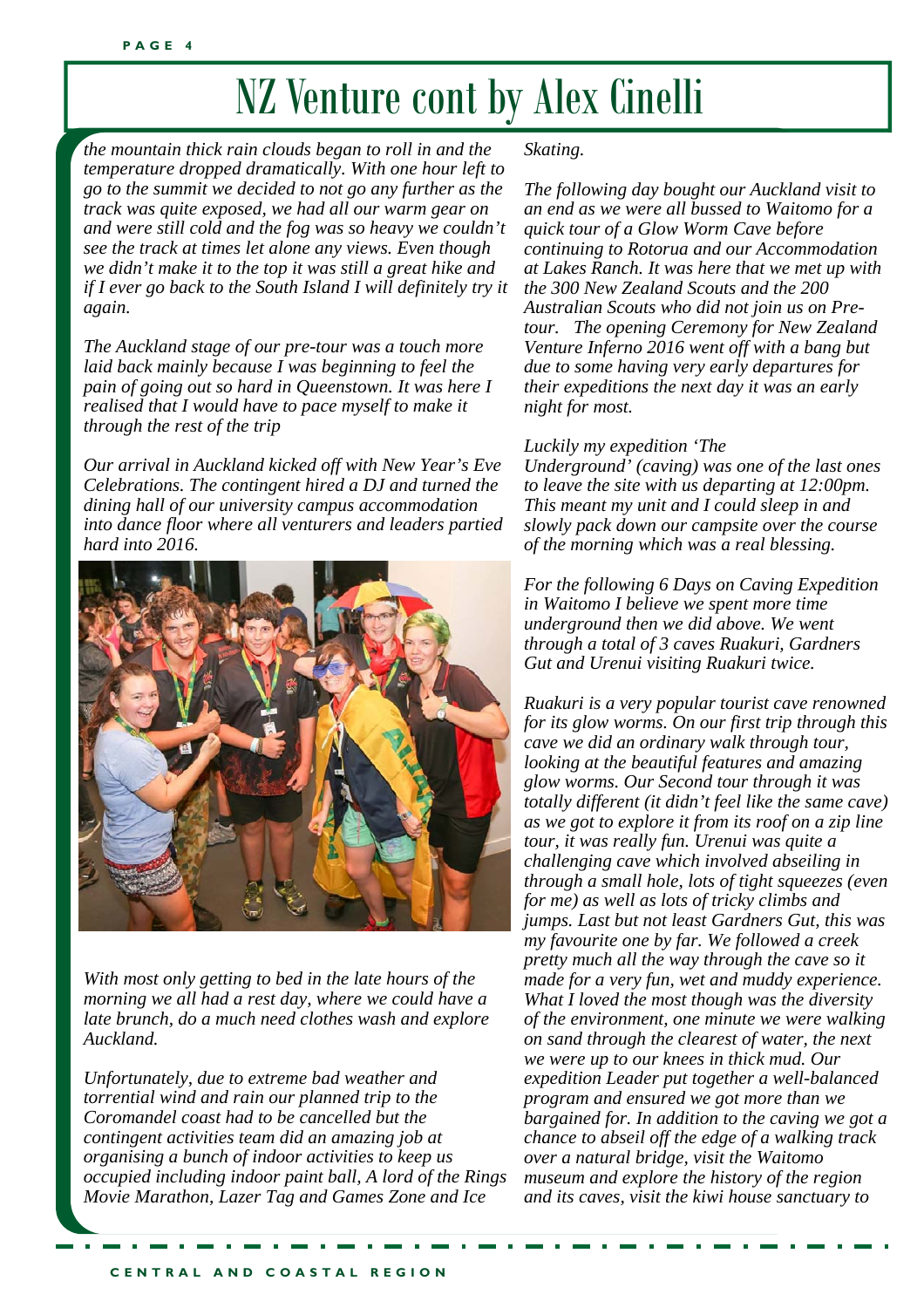### NZ Venture cont by Alex Cinelli

*see a real life kiwi (they are so much bigger than I expected), and to compete a service project to give back to the Waitomo community. This expedition was truly the highlight of my trip. I don't think any of us really wanted to go back to Rotorua when our bus rolled in.* 

*Once in Rotorua everyone was welcomed back to the venture site with a huge beach party by one of the on site lakes it was a great way to catch up with everyone. For the following 4 days we were given the opportunity to take part in a massive selection of onsite and offsite activities, it was again choose your own adventure. My favourite activities that I did onsite was the aerial sock wrestling (sock wrestling a sock off your opponent while you are both hanging by a rope about 1m off the ground) and Human Foozeball (an inflatable supersized version of foozeball). As for the offsite activities I did go carting, 4wd driving, high ropes, an amazing race, luging and mt biking.* 

#### *Go Carting*

*I have been go carting before but these carts were on steroids or something, with a top speed of 98km/ hr. It was definitely adrenalin pumping. I faired ok coming 5th and only spinning out once.* 

#### *4wd Driving*

*Our 4wd Driving adventure was a quick trip in a hotted up Jeep monster truck.* 

#### *Amazing Race*

*I helped run the amazing race activity for the youth and ran a base for a few hours. It was quite funny watching them compete my challenge which was 'how far can you throw a gum boot with your not so good hand'.* 

#### *Luging*

*Luging in Rotorua was just as great as it was in Queenstown and I was getting quite good at it by the end.* 

#### *Mt Biking*

*I enjoyed Mt Biking the second time around a whole lot more than the first. The Rotorua Mt bike park was made up of mostly cross country tracks which meant it was still loads of fun with challenging tracks and jumps but with nowhere near the amount of uphill stretches as Queenstown.* 

*The Closing Ceremony for the venture was a 'formal night' themed party followed by very*  *moving motivational speech by a New Zealand Amputee, it was a lovely way to end the venture.* 

*The following day we began the post tour. All of us Australians again piled into the 14 buses and travelled to Agro Adventures Adventure Park where we spent a few hours cramming in as many thrill seeking activities as we possibly could. I chose the giant 40m bungy swing, wind tunnel surfing (like sky diving but in a vertical tunnel) and the shweeb (a tandem peddle powered capsule that you raced along a track). Afterwards we travelled to the Tamaki Maori Village for a lovely hungi cooked dinner and a cultural tour and show, it was a really great experience. Then it was off to Hamilton to settle into our accommodation.* 

*The next day I went for a tour of the Hobbiton Movie Set. At first I just went on this as it was something to do as I haven't seen any of the hobbit movies, but when we arrived there I was instantly amazed by the amount of detail and loved it. Now I really want to see the movies* 

*Our final night as an Australian contingent was celebrated with a formal dinner. It was long but a good night full of thankyou's, speeches and a massive slide show of videos and photos from the trip. It was a great way to wrap up the camp.* 

*With our last day in New Zealand It was time to say good bye to all our new friends and get ready for the journey home.* 

*Once back in Australia, us from Mackay topped our trip off by stopping over in Brisbane for an extra day and visiting Movie World. Even though we were all very tired and looking forward to our own beds it was definitely worth it.* 

*New Zealand Venture 2016 was an incredible experience which I will never forget and if I am given the opportunity again I would do it in a heart beat.* 

#### *Alex Cinelli, Rover Scout*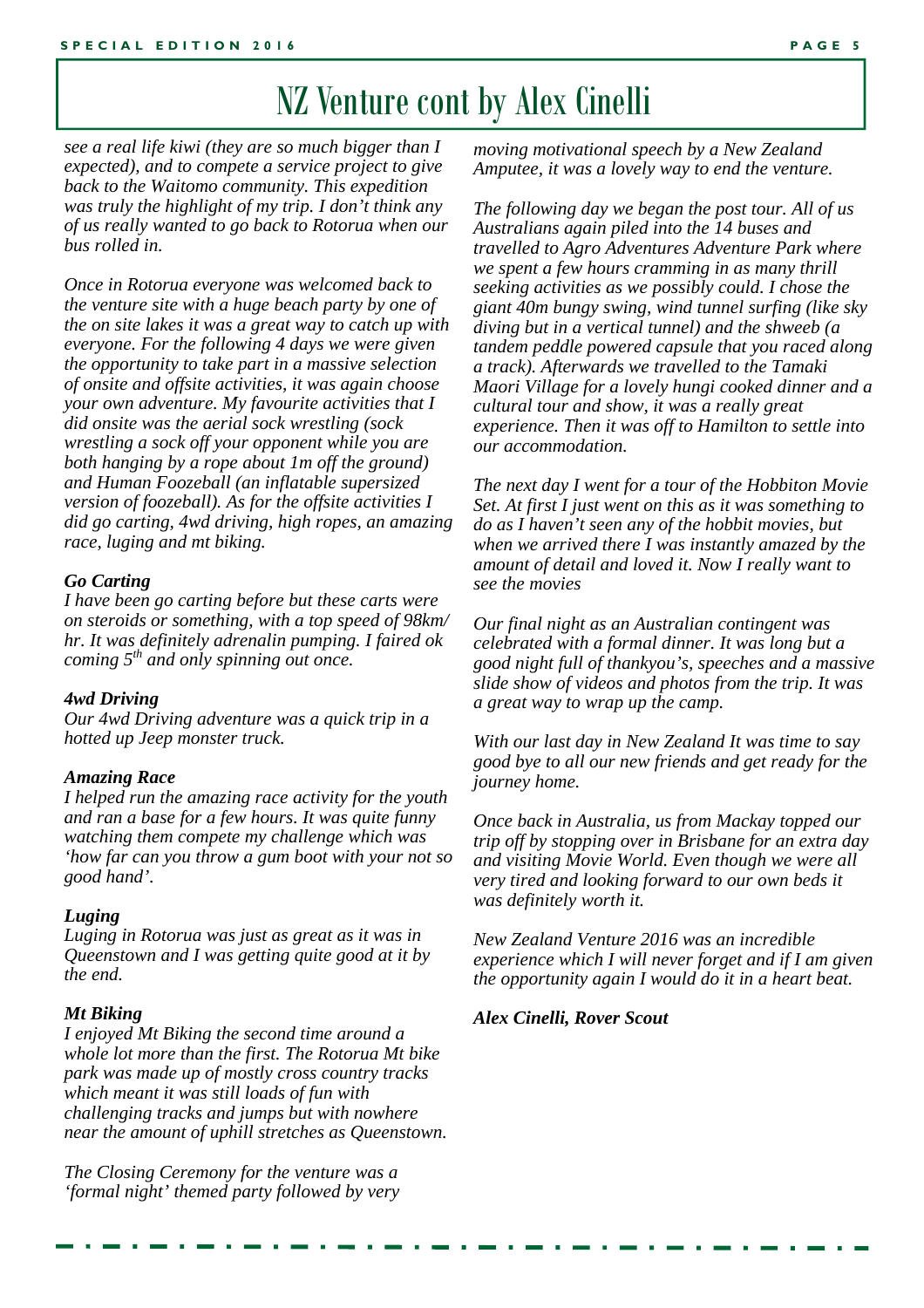# NZ Venture—Inferno—by Riley Simpson

*The day had finally was here. We left Mackay on the 25th of December pumped for a mind blowing adventure. To start off our trip in New Zealand we took part in a Pre – Tour spanning between South Island; Queenstown and North Island; Auckland. This Pre Tour was specifically for the 430 Venturers and Leaders making up the Australian Contingent. During our stay in both cities many Newspaper articles were made informing the locals of our invasion. The Pre – Tour spanned across eight fun filled days with activities including a Milford Sound (actually a Fiord) Cruise where we took an underwater Observatory tour and a kayaking activity, we enjoyed a great meal, got soaked to the bone under a waterfall and had the opportunity to observe a group of New Zealand Fur Seals. Another activity was an amazing adrenaline free fall swing called the Nevis Swing which had a 70 metre free fall and a 300 metre arc. It was definitely a hit for the Pre – Tour. Many other activities included Luging, Hiking, Mountain Biking, Jet Boating and much more. During our time at Pre – Tour we celebrated New Year's with a great Olympics Themed party. We then moved onto the long awaited event; Inferno.* 

*International explorer for caving in New Zealand. We kick started Phase 1 of our Venture with Expeditions ranging from surface, aerial and underground activities. I myself took part in a caving expedition which entailed 5 days of climbing, crawling, swimming and squeezing through amazing caves including Uranui, Rakuri and Gardeners Gut. Uranui was a difficult cave testing many Venturers' mettle. Many stalagmites and stalactites adorned the cave walls forming curtains, elephant ears and candle sticks. In this cave, there was a squeeze that was called the Key hole. This was quite difficult and left 1 caver in crutches. Rakuri is a tourist Glow worm cave which we had the opportunity to explore with Black Water Rafting Co. I myself took part in Black Water Odyssey which is a cave with zip lines, abseiling and edge climbing on metal footholds 8 metres above the river churning below us. It is a very interesting cave and I recommend it to any Gardeners Gut was the last cave that we explored. In this cave we followed the river line and at times the water line was up to my chest. My favourite area in Gardeners Gut was the Water Crawl where we crawled in a passage that was 30 cm high in places and spanning across the length of a football field. The expedition was an amazing experience and would not have been the same if we did not have the great guides and cooks who looked after the 80 Venturers in The Underground Expedition. After all the goodbyes, we loaded up the buses and shipped* 

*out to Phase Two of Inferno.* 

*Throughout the day, people flowed through the gates and recounted their amazing stories. All the injured were whisked off to the First Aid building and everyone else put up their tents. In the afternoon everyone walked to the Campsite's very own beach where there was live entertainment and lakeside relaxation. And that was just the first day back! The whole five days we were there, activities were available on and offsite. We could play dodgeball with new and old mates, ride a greasy pig or a crazy bull, play a game of playful Zorb Soccer, watch movies at the theatre, swim in the pool, play tennis and mega Chess. That was just onsite. Off site you could dare the heights and climb high in Adrenalin Forest High Ropes, explore Rotorua, trek the mountainous landscape on bike, luge like never before or go karting. All these activities filled up our long days, but our nights were catered for as well. Every night, the DJ was standing on the stage pumping out tunes new and old pleasing all age groups. Venture ended with many long goodbyes, hugs and tears as we left our newly made New Zealand friends behind. Their adventure had ended, but the Australian Contingent's hadn't. We enjoyed a day at Agroventure where we partook in death defying activities such as the Giant Swing and Jet Boating. To end our day, we learned the ways of the Maori People. We also lived in the footsteps of Hobbits in Hobbiton. However all good things must eventually come to an end. Many tears and farewells were exchanged, friendships were forged and will be remembered for years to come. This Inferno was an outstanding experience and I recommend to any youth member to take part in the next Inferno.* 

*By Riley Simpson Mackay Venturer Scouts* 

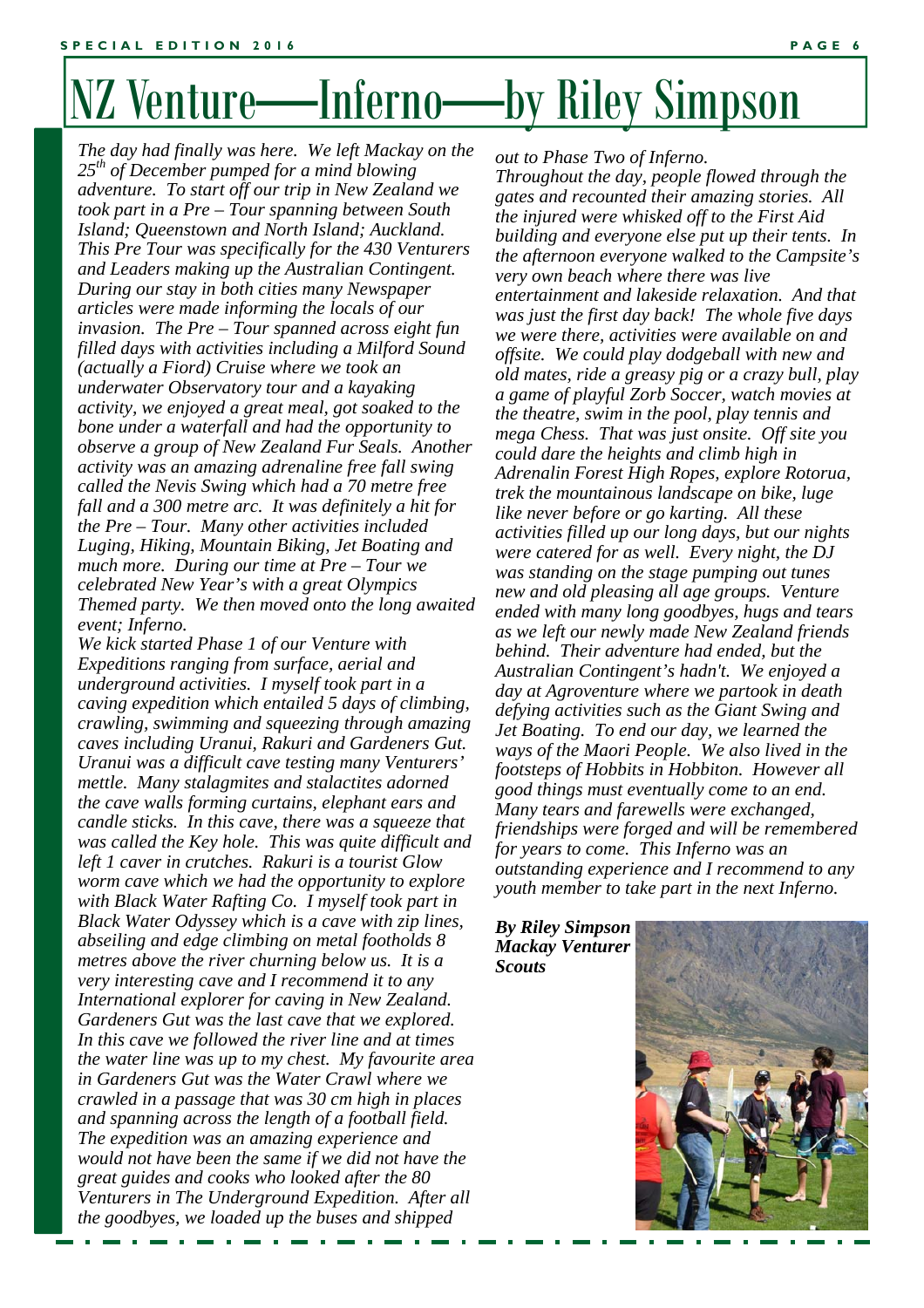# NZ Venture—Inferno—by Conrad Lamb

*New Zealand Venture Inferno an awesome trip I went for 3 weeks. We left Mackay on Christmas Day and did not return to Mackay until 18 January. There were seven Venturers and one Rover leader who participated on the trip from Mackay. We first went to Brisbane and stayed at Wonargo scout den on Christmas night which was great place to stay for one night. We had a secret Santa which we did that night which was great. The next day we had to go to the international terminal which was interesting. The first time going overseas and going through customs was a different experience for me. We flew Qantas to Auckland.* 

*When we arrived in New Zealand the weather was slightly cooler for me. First night in New Zealand was the Ibis Hotel right near the airport. The next day 27th December we went back to the airport to catch a domestic flight to Queenstown where the pre-tour commenced. When we got to Queenstown the weather was 19 degrees. We headed to Queenstown memorial hall for a brief of what was going to happen on the Inferno tour. I stayed at Reavers Lodge that overlooked Queenstown itself. While I was in Queenstown I participated in Ziptrek which was gliding through pine forests attached to a zip line. There were six lines to complete. I did a 5 hour white water rafting adventure at Shotover River going through rapid grades 3, 4 and 5. A tourist must is Fergburger it is usually an hour to wait in line for a burger, I choose the Little Lamby Burger I must say it was the best burger I have ever eaten. I also went bike riding around Lake Wakatipu and through Queenstown Botanic Gardens which was a great extra option to do. I went up on the Queenstown gondola and did 5 luge rides. First you have to start at the beginner track then you can decide if you want to go to the advanced track which has tighter corners and harder to do. I enjoyed the advanced track which was more fun to do. I loved doing the luge ride. While I was at Queenstown I did the haunted house called Fear Factory. It had all creepy and scary things inside like zombies, vampires and mummies that were fun to scary. There was a chicken out option if it became too scary for you. I would certainly do it again. Dark ride also in Queenstown was really good to do. It was basically a 3D simulator game we played Zombie. It took us fifteen minutes to do but really worth the money of fifteen dollars. While I was still in Queenstown I enjoyed Odyssey Maze which was all about mazes and illusions of mirrors everywhere in one room. The mirror room* 

*confused a friend and I on our perceptions. On 30th December we flew to Auckland for more of the pre-tour. When we got to Auckland we went to our accommodation which was one of the universities in the CBD of Auckland. I was on the seventh floor which was fun walking up the steps when one of the lifts was broken and there was only one other lift working. On 31st December I went to Snow Planet for a day which was a load of fun even though I kept on falling over at the start learning to ski. I got better as the day went on. We got taught how to ski by one of the instructors on how to ski down the different types of slope it was a half hour session. There were tubes to ride down on the snow. We had races which was fun. That night we had a big New Years Party celebration which started at 6:30 pm and finished at 1:00am the next morning. The music was great. The next day we explored Auckland but the weather was very rainy. I went to the Waitomo Glow caves the cave was called Rukari Cave which was a tourist caves. On the 4th January I did my Expedition of Caving or Underground which was really good. The caves that the caving school took us through were Urenui and Gardner Gut. We were able to experience the miracle of nature seeing stalactites and stalagmites. We also went to do the black water rafting at Waitomo the tour was called Black Odyssey which was a dry tour. I enjoy the flying foxes. I did my expedition for 5 days and went back to Rotorua of the 6th day. On Sunday 10th January I did the Wai o Taupo which was geothermal pools which was amazing looking at them and then we went to a public place that had hot pools to swim in which were 30 degrees at the max. The next day I did the Squeeze which was a jet boat ride down one of the rivers and to this place called the Squeeze which was having to negotiate your body through two very close rock faces. There was also a hot waterfall. On the 13th January I did a day trip to Lake Taupo the biggest lake in the southern hemisphere where I learnt how to sail. The next day we went to Agoventures Adventure park which was all fun activities to do like the freefall, bungy and Shwebb a peddle mono rail which was great to do. We went to a Maori Village for a taste of what Maori peoples culture was like. We then had traditional food that Maori people used to eat hungi. The next day I went to the Hobbiton movie set tour where they filmed the Hobbiton movie and some of the Lord of the Rings movie. There were more than 30 hobbit holes and we got a glass of ginger beer when we went to the pub. Hobbiton was great for*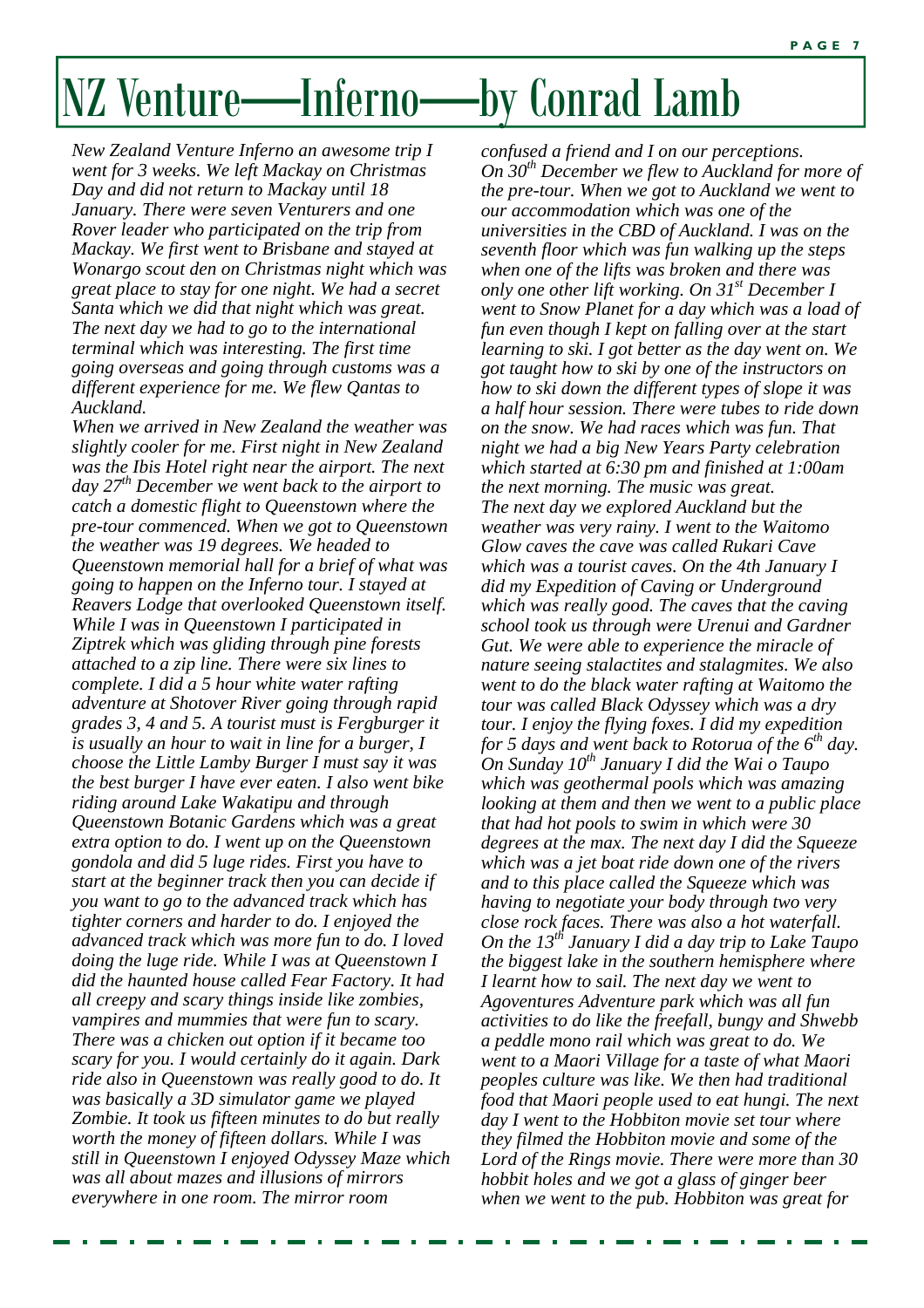# NZ Venture—Inferno—by Conrad Lamb

*anyone who liked the hobbit movie being able to see where they filmed and associating parts within the movie. It was great to go to Hobbiton to see the amazing world of hobbit holes, it is near Hamilton. The Inferno New Zealand Venture has been amazing from making new friends, to having fun theme nights like James Bond 007, Hawaiian beach party to pirates night. Not to mention all the great activities I was able to do and places that I visited. Sadly my journey had to come to an end, we boarded a bus from Hamilton to Auckland so we could fly home to Mackay.* 

*I had an amazing trip to New Zealand and would recommend it to anyone. New Zealand is a beautiful picturesque country. The 13th New Zealand Venture Inferno was a fulfilling experience for me and I shall hold many memorable memories from it.* 



#### *By Conrad Lamb.*





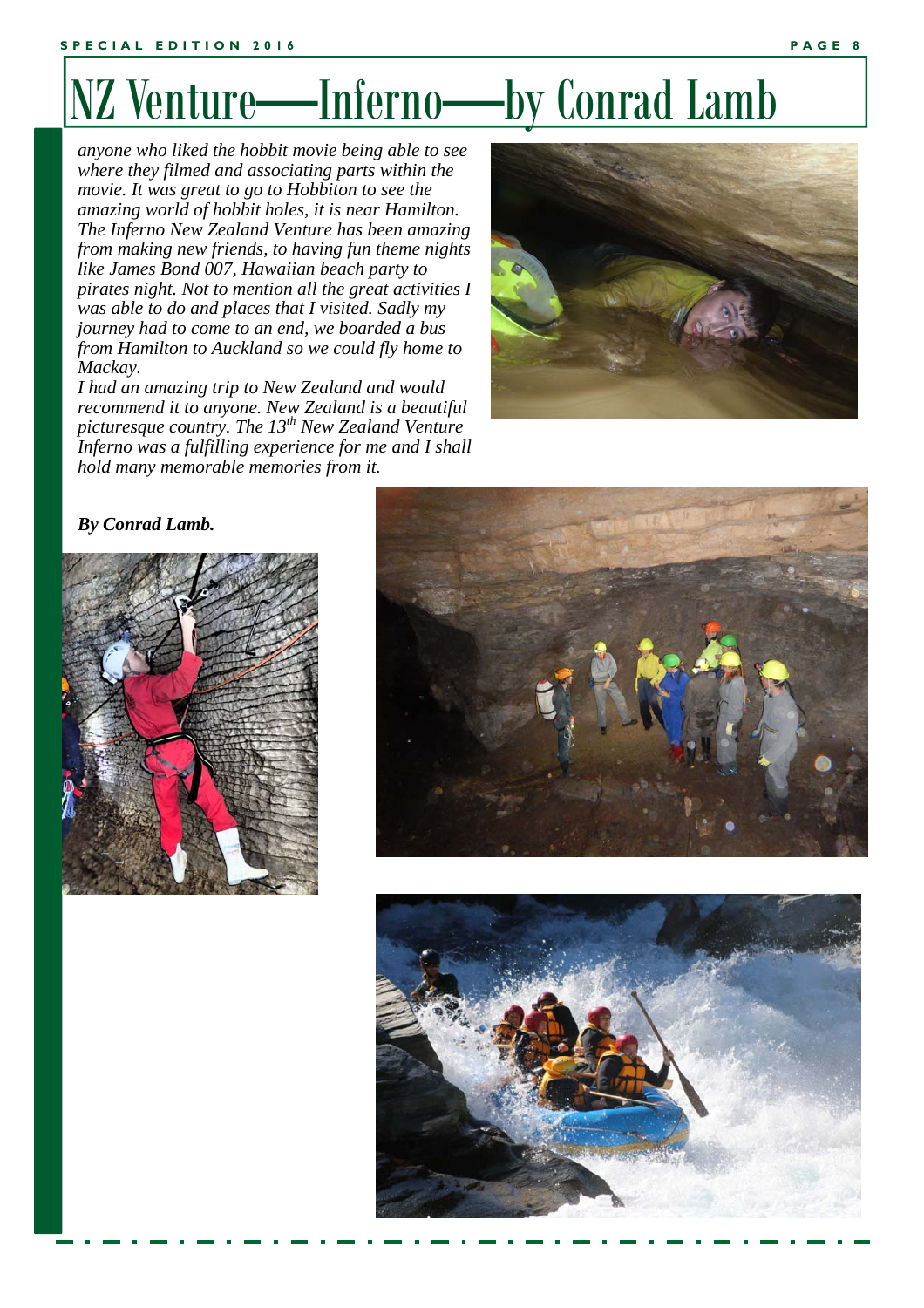# AJ2016– Leap Into Adventure -by Eliza Langton

*On Saturday the second of January 2016 I woke up in the morning full of excitement, for today was the day I finally headed to Sydney for Australia's biggest scout camp, Australian Jamboree 2016 (AJ2016).* 

 *When we arrived at the Mackay airport my nerves were starting to get to me but when we met up with my friends from the Mackay City Central scout group my nerves seem to go away and I was full of excitement for what was to come. At one o'clock we boarded our flight heading to Brisbane where we had a stopover before heading to Sydney. After an hour and a half we landed in Brisbane. When we got off the flight all you could see were scouts in every direction, there must have been at least a hundred, but that was only a small amount compared to the 8,000 scout that would be at Jamboree.* 

 *After arriving at Sydney we had to get on a bus for the trip out to Cataract Scout Park. When we arrived at camp I was really excited to meet all the new people I would be camping with for the next 12 days. On the first day of camp we were told that we should look around the massive camp site so we wouldn't get lost trying to find our activities in the days to come. That day I met my patrol, who I would be doing all of my activities with, there was my patrol leader Alice, she was in charge of making sure we got to our activities on time, then there was Kyran, Jayden, Austin and Brianna, the people I would be spending most of my time with at Jamboree.* 

 *When we finished looking around we went back to camp where I meet the other people from our troop. After dinner we walked to the main arena for the massive opening ceremony and got our first look at just how many people there were at Jamboree. We listened to some speeches and then it was announced that the 2016 Jamboree was officially open. Following that, there was a countdown to an amazing fireworks show that lit up the sky around us, it was awesome to watch. Lastly we enjoyed a live performance from Justice Crew and then headed back to camp looking forward to what was to come.* 

 *On the first day of activities we went to Jamberoo, a water theme park, with the world largest water slide. The day we went there it started to rain and we saw our first glimpse of what the weather would be like for the Jamboree but we did not let the rain and the cold stop us from having fun as we raced from ride to ride trying them all. When we had enough of riding the rides we went on the chair lift so we could see the* 

*water park from afar. When we got back to camp everyone was happily talking and playing cards and so I spent the rest of night just having fun with all the cool new people I met.* 

*Endurance was on the agenda for day four activities and we spent the day navigating a bush course and doing exciting challenges at the activity bases, such as giant board games, bubble soccer, crate stacking and many more. As it had been raining for the last couple of days it was cold and the tracks were full of water and mud but that did not stop us from having fun at the activity bases.* 

*The seventh day was Market day at which each troop set up a stall to try and make the most jambucks. Jambucks were paper money made just for market day with scouts receiving ten each to spend at the stalls. Market day was also Visitor day where your friends and family could come and visit you. Our troop spent half the day selling popcorn and pancakes along with a little game where you could try, to ride bike five metres but the steering was backwards so it was really hard to do, we called it the impossible bike. After lunch my friend Britany and I went and had a look at all the stalls, we ended up spending all of our jambucks on the stalls selling food.* 

 *The next day my patrol and I went to Challenge Valley which was a really long mud course, it had an obstacle course where you had to monkey bar over a mud pit and swing over a pit of muddy water on a rope. I was glad the rain had finally stopped otherwise the water would have been freezing.* 

 *The next day I was really excited because we were visiting Sydney and I had never been there before. We saw the Sydney Opera House, Sydney Harbour Bridge, the Rocks and street performers. On the second last day we went to Cirque Du Scout where we learnt juggling, tightrope walking, trampolining, stilt walking, staff spinning and face painting.* 

 *When the last day finally arrived none of us wanted to go home. I wanted to stay there with the friends I had made and keep having fun. After packing up our camp site, which took all day, we moved our bags to just outside a small building where a tarp was strung up between some trees this being would that were we slept That night, after we ate dinner, we went down to the Closing Ceremony where we listened to speeches about how great the camp was and I watched the entertainment with my friends. After that we went back to the place we were to sleep, and deciding*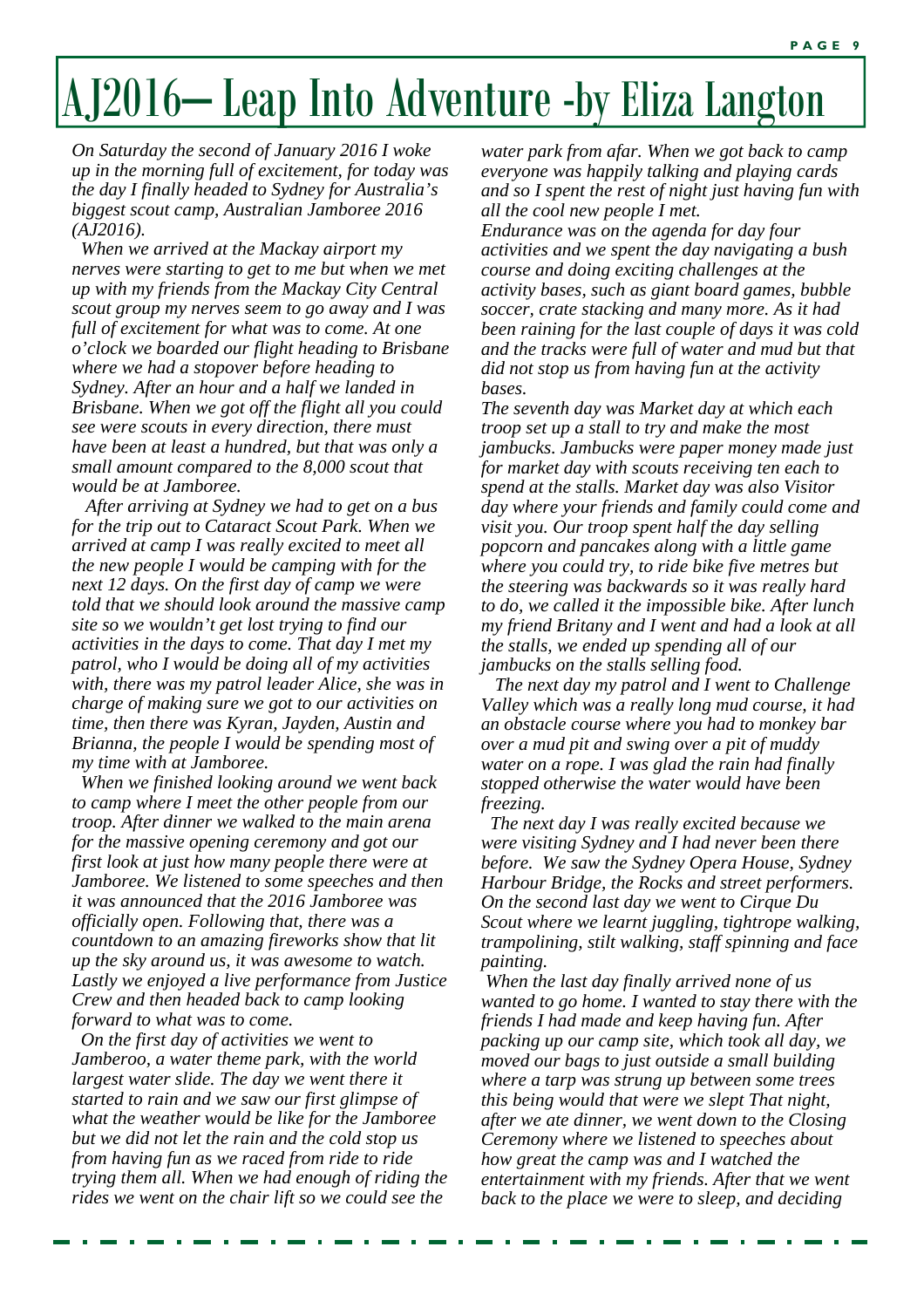# AJ2016-Leap Into Adventure—by Isabel Langton

*just to stay awake we talked and had fun until the first bus left at two in the morning. The scouts from Mackay City Central and I were some of the last to leave and by the time it was our turn to climb on to a bus it was seven in the morning. By the time we arrived at the Sydney airport everyone was very tried from all the activities we had done in the last twelve days and the lack of sleep from staying up all night that most of us fell asleep including me. When I finally arrived home, although very tired, I was happy to be home and was looking forward to telling my family all about Jamboree.* 

#### *By Eliza Langton, Mackay City Central Scout*

#### *AJ2016—By Isabel Langton*

*At 1:30pm on the second of January 2016 I, as part of the Mackay City Central Scout group, boarded a plane to attend the 24th Australian Jamboree at Cataract Scout Park Sydney. We brought a lot of crazy scouts with us on this adventure. It was already 9:00pm when we arrived at the camp, it was cold, dark and new, and everyone else was asleep. We ate dinner and went to bed excited about tomorrow.* 

*Scones, cut wood and build a shelf. It was bucketing Day one and it's raining already! I'm up at 6:00am to have breakfast and meet my patrol. There was Harrison, Rohnan and Mikaila, who was our Patrol Leader (PL), and Faith, our Assistant Patrol Leader (APL), who arrived at lunch time. My patrol and I went exploring and found the hospital, mall, circus and even the dentist. It was hard to walk because there was so much mud and the rain was pouring down. By the time we had finished exploring we were drenched and it was dinner time. After dinner we headed down to the Opening Ceremony where we cheered and danced with the fireworks, entertainment and music from Justice Crew. Day two brought more rain. My patrol and I were on duty patrol, where two patrols had to cook and clean for half the day. After we cooked and ate breakfast we went to the Shed where we learnt how to cook down rain and freezing cold when we left the Shed so we sprinted back to camp. Days three and four were enjoyed climbing over tall wooden walls, crawling through flooded tunnels, crate stacking, giant board games and getting very muddy at Challenge Valley and Endurance.* 

*Day five sees the sun finally shining! After many days of grey skies the sun finally came out and seeing the sun some people cried because it was so magical. My patrol had water activities that day and it was so nice to feel the sun on your skin after such* 

*a long time under dark clouds that we laid on the beach all day, except when we buried someone up to their neck in sand. Brownsea was on the agenda for day six and I enjoyed learning how to use a compass and doing the Knights Challenge. Day seven, Super Saturday, was awesome with every troop setting up a stall and selling goods or having an activity you could pay to do. Jambucks were the currency of the day and each scout received 10 Jambucks to spend. My troop sold popcorn and pancakes and we also had a bike people could try to ride five meters to win 50 Jam Bucks. The trick was the bike had been changed so if you turn the handle left it turns right making it harder to ride 5 meters. Only one person did it.* 

 *On day eight we went on the City Sights trip to Sydney where we saw the Sydney Harbour Bridge and the Opera House, enjoyed a ferry ride to Manly and watched some cool street performers. We also lost the same kid twice but always found him in the end. Cirque Du Scout on day nine had us learning how to use stilts, face paint and tightrope walk. Day ten arrived and finally it was time to go to Jamberoo, a water park with the world's biggest water slide. It was so much fun going on all the slides and I really liked the tobogganing. Day eleven, sadly the last day at Jamboree, had everyone packing up camp. After we packed up the tents, dining fly and kitchen supplies we went down to the Closing Ceremony where there were more fireworks and entrainment. When the Closing Ceremony was over my troop and I stayed up all night talking and hanging out. In the morning we said our last goodbyes and climbed on our buses which would take us to the airport and start our journey back home.* 

*By Isabel Langton, Mackay City Central Scout* 



*Pioneer Valley Scouts at Jamboree*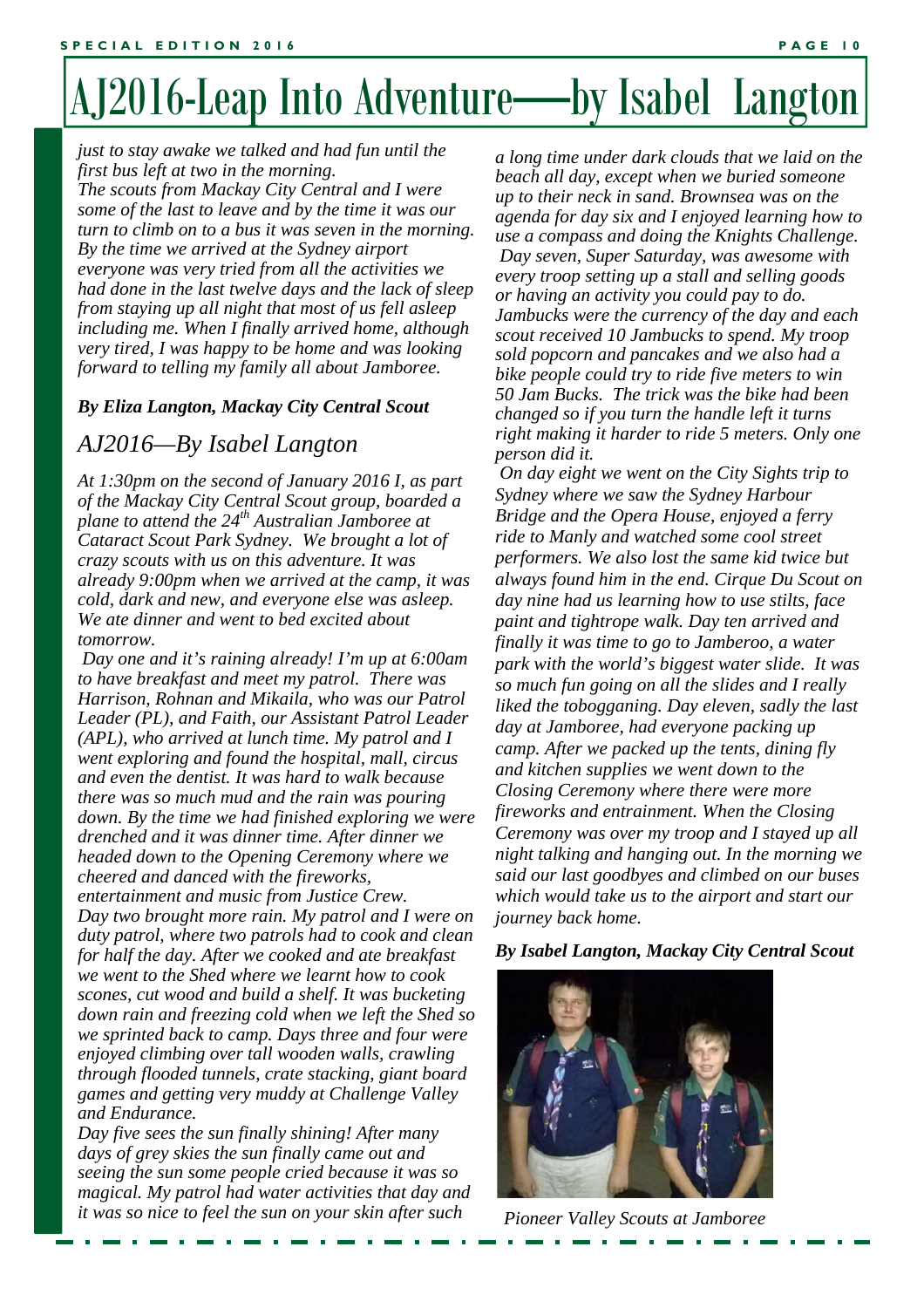# AJ2016– Leap Into Adventure -by Jessica Tilbrook

#### *Jamboree*

*January 2nd to January 14th. These I would say are probably the best 12 days of my life so far! During these 12 days I was lucky enough to attend the 24th Australian Scouting Jamboree at Cataract Park with 11000 other scouts and leaders. Jamboree is a large event that occurs every 3 years where scouts from all corners of Australia and the world come together to celebrate and unite in scouting and have an experience of a life time.* 

*The 2016 Australian Jamboree was definitely an experience that I will never forget. There were so many activities and opportunities open to us of which I enjoyed immensely.* 

*There were off site activities such as Jamberoo (a water theme park), or sight seeing around Sydney Harbour and the Opera House. While these and other off site activities were amazing, the on site were just as good. Ranging from challenge valley to cirque de scout (circus activities). Combine these with all the night events, (AJs got talent, carnival, comedy night, concerts, movies and medieval fair) there was never a time you were bored. Jamberoo was definitely one of my very favourites.* 

*Although it rained for the first couple of days, that didn't stop any of the 11000 of us from going to all the activities and having an unreal and unforgettable time.* 

*The friendships I have made during this time and the many experiences will stay with me forever. I definitely 'Leapt into Adventure' with attending the 24th Jamboree and the memories I made during my time there will stay with me forever.* 

*Scouts has been an extremely awarding venture for me and I would recommend it to anyone who wants to take a 'Leap into Adventure'.* 

#### *Jessica Tilbrook, Banksia Scout Group*

#### *Jamboree*

*Jamboree was a great experience for me and the rest of my friends that came with me and the ones I made at jamboree. In our camp we were split into 6 groups that we did all of the day time activities with. At night they had activities at two arenas. One often had movies and the other often had performances from cover bands to Australian comedians to a Eurovision rock band. One night all of the international scouts made little performances.* 

*The most memorable times of Jamboree were the offsite activities like the city sights. This was when we were allowed to roam around Sydney and explore all of its sights. We saw the Sydney opera house and the Sydney Harbor Bridge. Some people got to walk on the Sydney Harbor Bridge and even got some amazing photos. Jamberoo was also great. It was a giant waterpark with a taipan and funnel web themed waterslides. There was a ski lift that lifts you up into the air to do a toboggan ride down a hill and around the park.* 

*The badges were a very big highlight of the camp because they were something everyone wanted. Market day was a day when outsiders could buy a ticket to enter. A lot of the outsiders had badges to trade with us for some of the brand new Jamboree badges. There were badges from all around the world. There was even someone who was trading and selling old scout badges from England.* 

#### *By Lachlan McKendry, Banksia Scout Group*

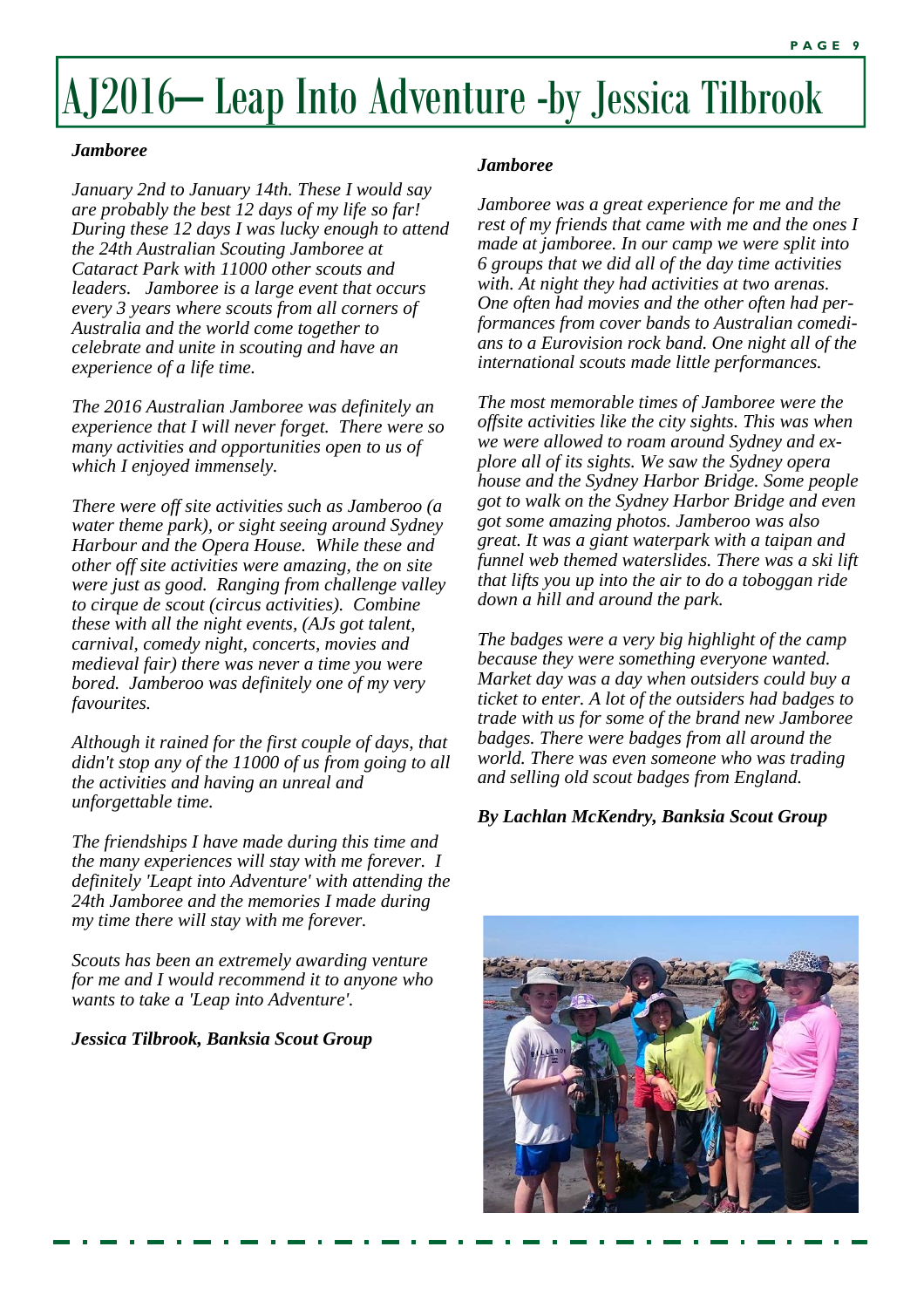### AJ2016-by Matthew Vella & D & H Tuckerman

#### *Jamboree*

*I had the privilege of being one of the 11,000 people who got to attend the 24th Australian Jamboree down at Cataract Scout Park in Sydney. There were people who travelled from all over* 



*Australia, New Zealand, Fiji, United Kingdom, New Caledonia, Japan and Indonesia just to name a few. It was an amazing experience and one of the best things I have ever done while I have been in scouts.* 

*I was away from home for 13 nights and I had the privilege of been one of the Patrol Leaders in the Queensland Contingent at the Jamboree and got to working with a great group of people in my Patrol.* 

*On opening night everyone was so excited to be there as we got to see Justice crew preform and watch amazing fireworks. Every night there was a different night performer that we could watch such as comedian, Gang Show and FMX. With the closing ceremony with performers Samantha Jade and Cyrus and again another amazing lot of fire works.* 

*Telling Jokes happening each day while we were away from home. My favourite thing that I done while at the Jamboree was the Endurance which was a series of activities throughout a bush trial. We also done a number of other activities as well such as water activities , top ropes, Australian village, City Sites, Jamberoo and leap of faith are just some of the great activities at the Jamboree. Our parents could go onto the Jamboree website onto live stream to see what was* 

*I made some great friends while at Jamboree. But at the end of all of it, it was nice to come home.* 

#### *Matthew Vella, Banksia Scout Group*

*AJ2016 at Cataract Scout Park in Sydney was the 16th Jamboree that Dennis Tuckerman (Monawee) has attended, the first being in 1963 and his wife Heather (Hathi) has attended 8 Jamborees. They were amongst an overall total of around 10,000* 

*scouting members and supporters at AJ2016.* 

*This year Dennis and Heather went to the Jamboree not knowing what area that they would be working in.* 

*Eventually it was agreed that they work at the Brownsea Island Base which is run by the Rover Section. They were responsible for registering scouts as they arrived at the base and stamping their passport when they finished the activity. At the Brownsea Island base there were displays about the history of Brownsea Island. Some of the activities at the base were, signalling, morse code, semaphore, jousting of the Knight, craftsmanship, navigation, lashings and knotting.* 

*Three days of continuous rain didn't stop the activities from going ahead. Dennis became a casuality of the wet conditions when he stepped over the water on the roadway and due to the instability of the ground he ended up breaking two toes. Due to a prior medical condition, Heather encouraged Dennis to pack his walking stick and it came to good use during the duration of the Jamboree.* 

*Dennis was a scout leader in Papua New Guinea from 1965 to 1971 and whilst he was there he was presented with a carved walking stick as it came in handy to negotiate the rugged conditions of the landscape there. At AJ2016 Dennis's walking stick was the subject of many questions from scouting members.* 

*Dennis and Heather spoke fondly of their memories of AJ2016 despite the wet weather.* 

*Written by M Wallace from information supplied by Dennis and Heather Tuckerman*